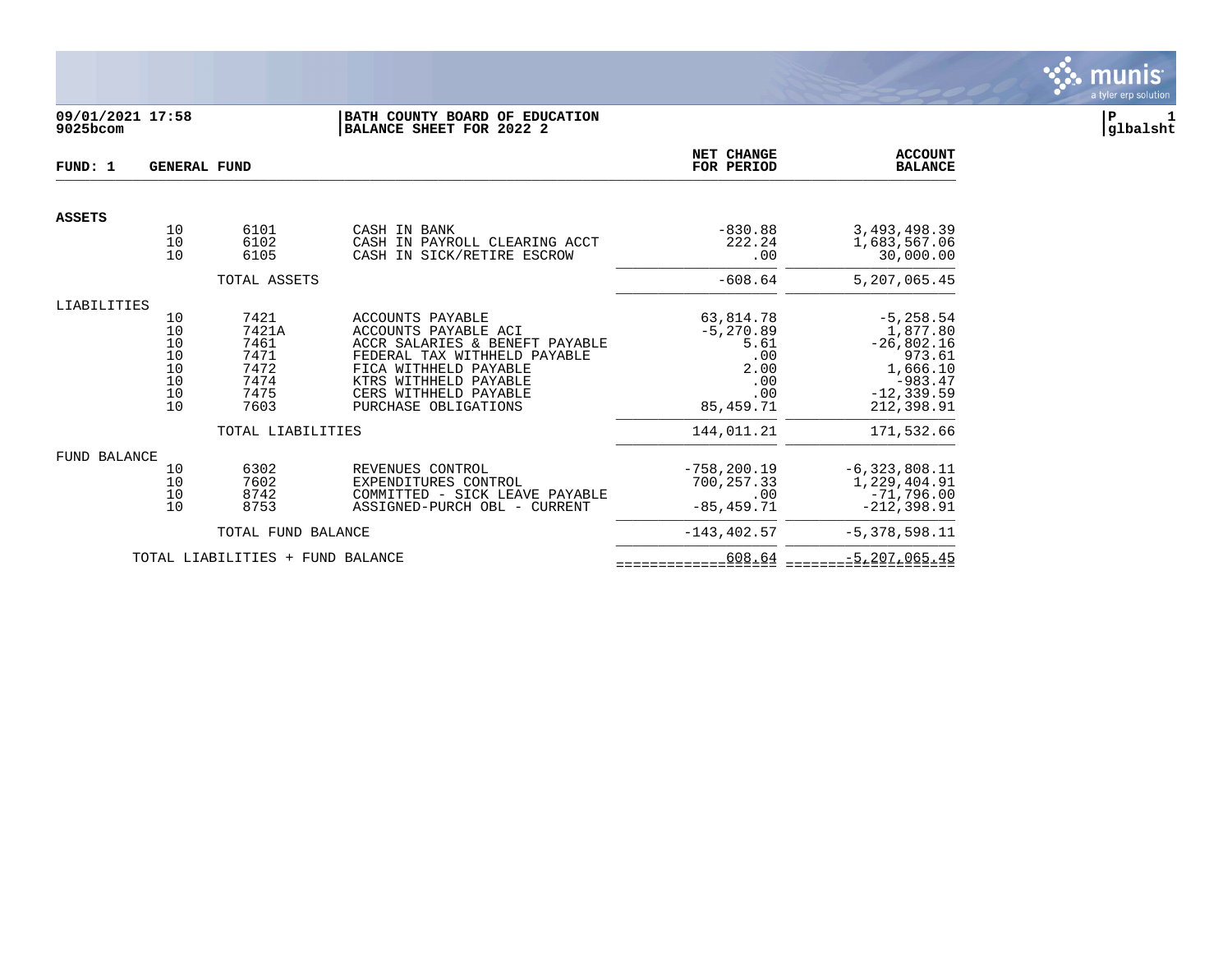

# **09/01/2021 17:58 |BATH COUNTY BOARD OF EDUCATION |P 2 9025bcom |BALANCE SHEET FOR 2022 2 |glbalsht**

| FUND: 2       |                | SPECIAL REVENUE                  | NET CHANGE<br>FOR PERIOD                                                 | <b>ACCOUNT</b><br><b>BALANCE</b>            |                                              |
|---------------|----------------|----------------------------------|--------------------------------------------------------------------------|---------------------------------------------|----------------------------------------------|
|               |                |                                  |                                                                          |                                             |                                              |
| <b>ASSETS</b> | 20             | 6101                             | CASH IN BANK                                                             | 313,946.62                                  | $-61, 304.38$                                |
|               |                | TOTAL ASSETS                     |                                                                          | 313,946.62                                  | $-61, 304.38$                                |
| LIABILITIES   | 20<br>20<br>20 | 7421<br>7421A<br>7603            | ACCOUNTS PAYABLE<br>ACCOUNTS PAYABLE ACI<br>PURCHASE OBLIGATIONS         | 13,667.23<br>$-9,904.26$<br>$-26, 168.52$   | $-3,582.12$<br>$-9,919.48$<br>471,300.52     |
|               |                | TOTAL LIABILITIES                |                                                                          | $-22, 405.55$                               | 457,798.92                                   |
| FUND BALANCE  | 20<br>20<br>20 | 6302<br>7602<br>8753             | REVENUES CONTROL<br>EXPENDITURES CONTROL<br>ASSIGNED-PURCH OBL - CURRENT | $-697, 142.84$<br>379, 433. 25<br>26,168.52 | $-463,992.13$<br>538,798.11<br>$-471,300.52$ |
|               |                | TOTAL FUND BALANCE               |                                                                          | $-291,541.07$                               | $-396.494.54$                                |
|               |                | TOTAL LIABILITIES + FUND BALANCE |                                                                          | $-313,946.62$                               | 61,304.38                                    |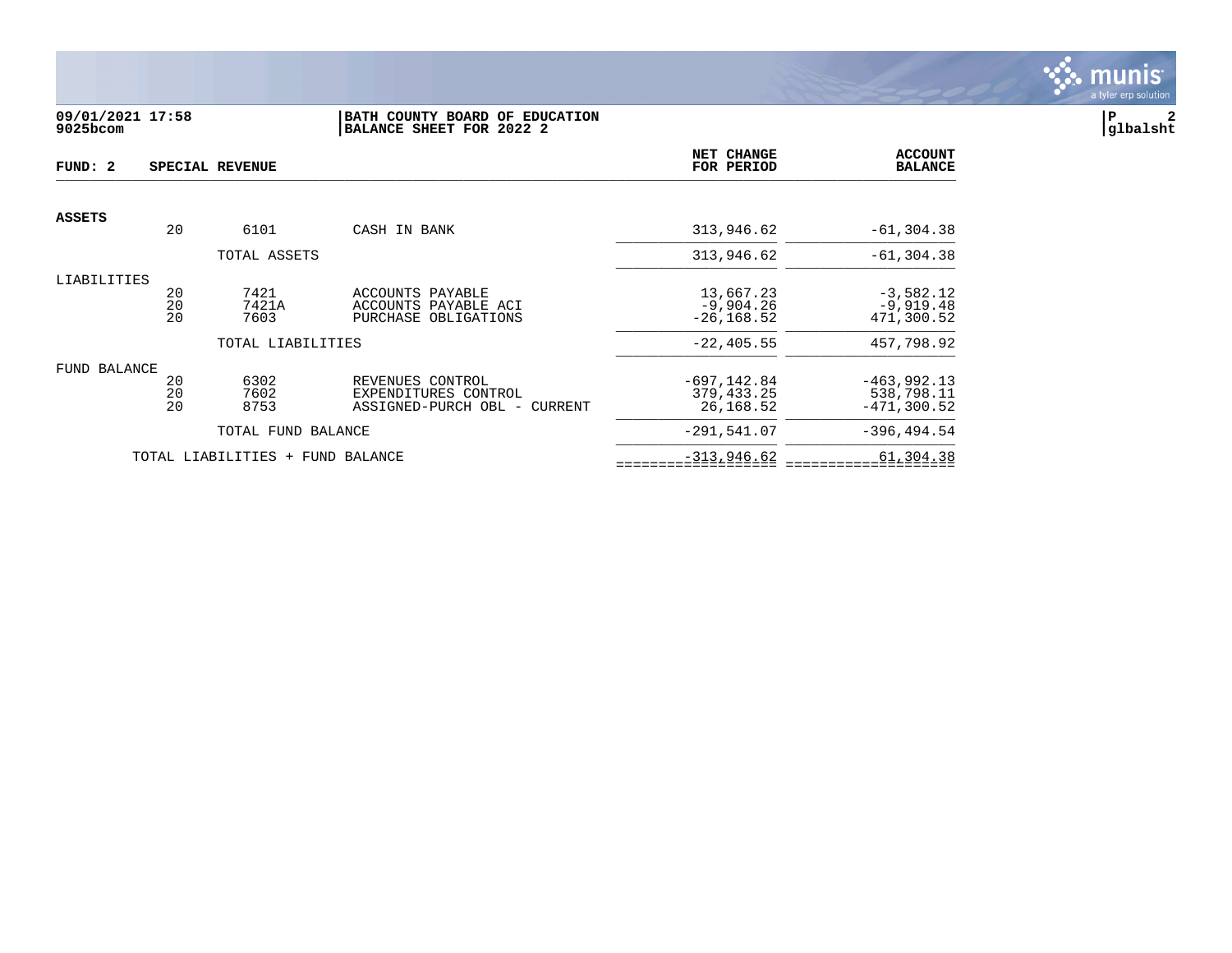

### **09/01/2021 17:58 |BATH COUNTY BOARD OF EDUCATION |P 3 9025bcom |BALANCE SHEET FOR 2022 2 |glbalsht**

| FUND: 21      |                                               | DISTRICT ACTIVITY FD (ANNUAL)    | NET CHANGE<br>FOR PERIOD                                                 | <b>ACCOUNT</b><br><b>BALANCE</b>       |                                            |
|---------------|-----------------------------------------------|----------------------------------|--------------------------------------------------------------------------|----------------------------------------|--------------------------------------------|
| <b>ASSETS</b> |                                               |                                  |                                                                          |                                        |                                            |
|               | 21                                            | 6101                             | CASH IN BANK                                                             | 1,704.49                               | 103,861.55                                 |
|               |                                               | TOTAL ASSETS                     |                                                                          | 1,704.49                               | 103,861.55                                 |
| LIABILITIES   | 21<br>21<br>21                                | 7421<br>7421A<br>7603            | ACCOUNTS PAYABLE<br>ACCOUNTS PAYABLE ACI<br>PURCHASE OBLIGATIONS         | 60.00<br>$-842.26$<br>8,319.80         | .00<br>$-1,626.64$<br>10,624.00            |
|               |                                               | TOTAL LIABILITIES                |                                                                          | 7,537.54                               | 8,997.36                                   |
| FUND BALANCE  | 21<br>$\begin{array}{c} 21 \\ 21 \end{array}$ | 6302<br>7602<br>8753             | REVENUES CONTROL<br>EXPENDITURES CONTROL<br>ASSIGNED-PURCH OBL - CURRENT | $-2,117.94$<br>1,195.71<br>$-8,319.80$ | $-103, 490.62$<br>1,255.71<br>$-10,624.00$ |
|               |                                               | TOTAL FUND BALANCE               |                                                                          | $-9,242.03$                            | $-112,858.91$                              |
|               |                                               | TOTAL LIABILITIES + FUND BALANCE |                                                                          | $-1,704.49$                            | $-103,861.55$                              |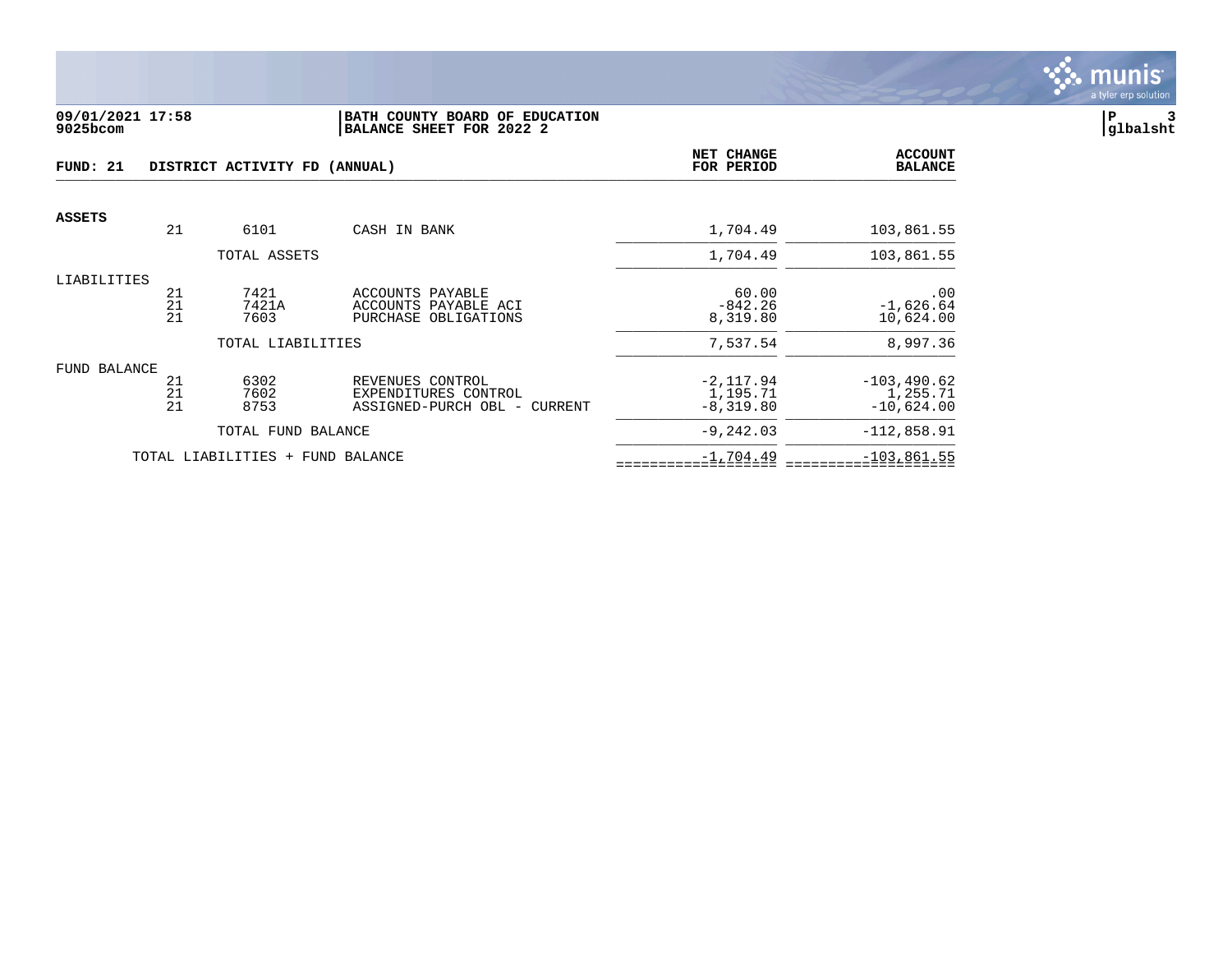

## **09/01/2021 17:58 |BATH COUNTY BOARD OF EDUCATION |P 4 9025bcom |BALANCE SHEET FOR 2022 2 |glbalsht**

| FUND: 310     |          | CAPITAL OUTLAY FUND              |                                                    | NET CHANGE<br>FOR PERIOD | <b>ACCOUNT</b><br><b>BALANCE</b> |
|---------------|----------|----------------------------------|----------------------------------------------------|--------------------------|----------------------------------|
| <b>ASSETS</b> |          |                                  |                                                    |                          |                                  |
|               | 31       | 6101                             | CASH IN BANK                                       | .00                      | 174,302.75                       |
|               |          | TOTAL ASSETS                     |                                                    | .00                      | 174,302.75                       |
| FUND BALANCE  | 31<br>31 | 6302<br>8738                     | REVENUES CONTROL<br>RESTRICTED-SFCC ESCROW-CURRENT | .00<br>.00               | $-89,753.00$<br>$-84,549.75$     |
|               |          | TOTAL FUND BALANCE               |                                                    | .00                      | $-174, 302.75$                   |
|               |          | TOTAL LIABILITIES + FUND BALANCE |                                                    | .00                      | $-174, 302.75$                   |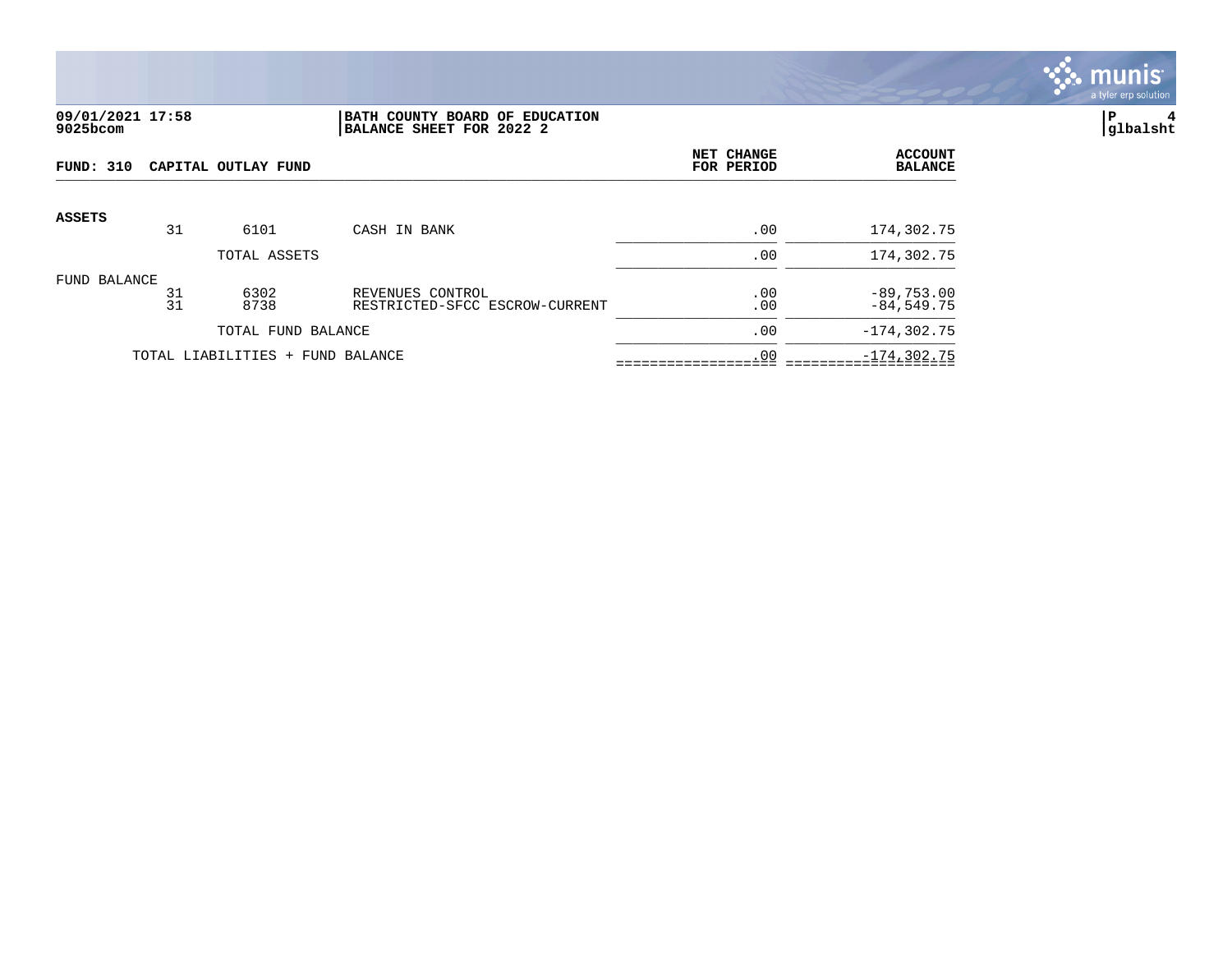

#### **09/01/2021 17:58 |BATH COUNTY BOARD OF EDUCATION |P 5 9025bcom |BALANCE SHEET FOR 2022 2 |glbalsht**

| <b>FUND: 320</b>                 |                | BUILDING FUND (5 CENT LEVY) |                                                                            | NET CHANGE<br>FOR PERIOD | <b>ACCOUNT</b><br><b>BALANCE</b>               |
|----------------------------------|----------------|-----------------------------|----------------------------------------------------------------------------|--------------------------|------------------------------------------------|
| <b>ASSETS</b>                    | 32             | 6101                        | CASH IN BANK                                                               | .00                      | 160,704.39                                     |
|                                  |                | TOTAL ASSETS                |                                                                            | .00                      | 160,704.39                                     |
| FUND BALANCE                     | 32<br>32<br>32 | 6302<br>7602<br>8738        | REVENUES CONTROL<br>EXPENDITURES CONTROL<br>RESTRICTED-SFCC ESCROW-CURRENT | .00<br>.00<br>.00        | $-497, 138.00$<br>577,863.88<br>$-241, 430.27$ |
|                                  |                | TOTAL FUND BALANCE          |                                                                            | .00                      | $-160, 704.39$                                 |
| TOTAL LIABILITIES + FUND BALANCE |                |                             |                                                                            | .00                      | $-160, 704.39$                                 |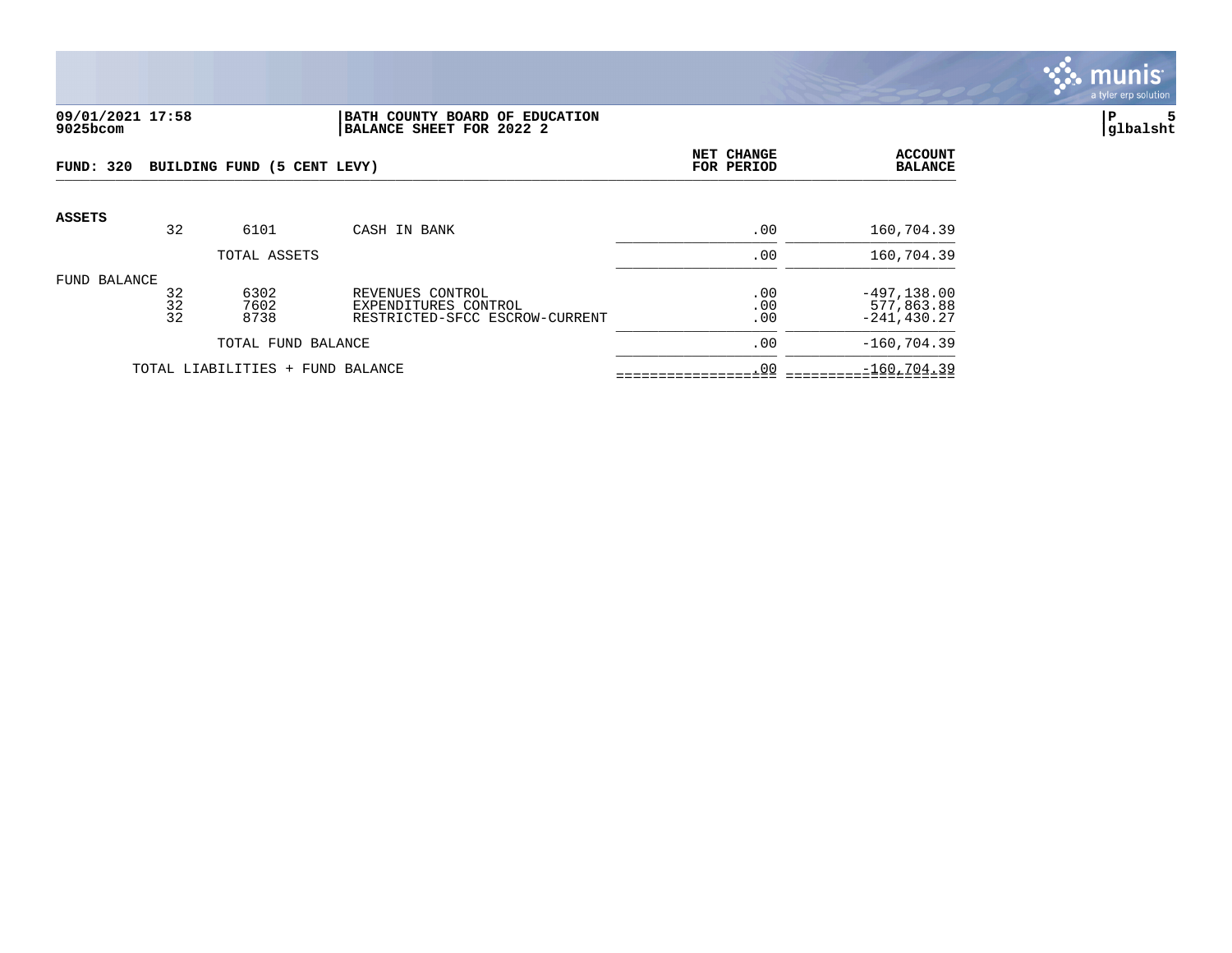

#### **09/01/2021 17:58 |BATH COUNTY BOARD OF EDUCATION |P 6 9025bcom |BALANCE SHEET FOR 2022 2 |glbalsht**

| <b>FUND: 360</b> |          | <b>CONSTRUCTION FUND</b>         | NET CHANGE<br>FOR PERIOD                                      | <b>ACCOUNT</b><br><b>BALANCE</b> |                              |
|------------------|----------|----------------------------------|---------------------------------------------------------------|----------------------------------|------------------------------|
| <b>ASSETS</b>    | 36       | 6101                             | CASH IN BANK                                                  | .00                              | 31,221.04                    |
|                  |          | TOTAL ASSETS                     |                                                               | .00                              | 31,221.04                    |
| LIABILITIES      | 36<br>36 | 7421A<br>7603                    | ACCOUNTS PAYABLE ACI<br>PURCHASE OBLIGATIONS                  | .00<br>.00                       | $-749.00$<br>2,525.00        |
|                  |          | TOTAL LIABILITIES                |                                                               | .00                              | 1,776.00                     |
| FUND BALANCE     | 36<br>36 | 8735<br>8753                     | RESTRICTED-FUTURE CONSTR BG-1<br>ASSIGNED-PURCH OBL - CURRENT | .00<br>.00                       | $-30, 472.04$<br>$-2,525.00$ |
|                  |          | TOTAL FUND BALANCE               |                                                               | .00                              | $-32,997.04$                 |
|                  |          | TOTAL LIABILITIES + FUND BALANCE |                                                               | .00                              | $-31, 221.04$                |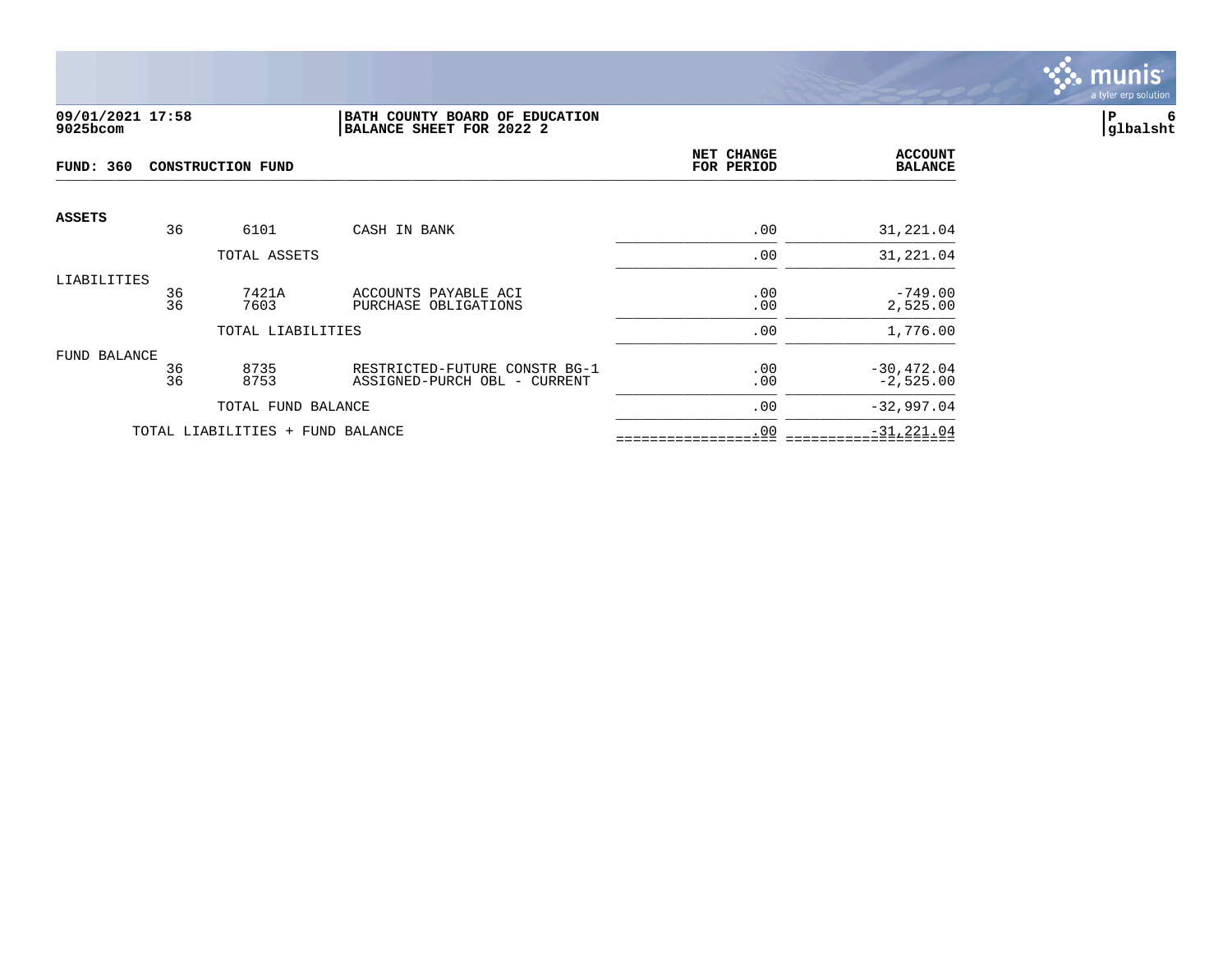

# **09/01/2021 17:58 |BATH COUNTY BOARD OF EDUCATION |P 7 9025bcom |BALANCE SHEET FOR 2022 2 |glbalsht**

| DEBT SERVICE FUND                |    |      |                      | <b>NET CHANGE</b> | <b>ACCOUNT</b> |
|----------------------------------|----|------|----------------------|-------------------|----------------|
| FUND: 400                        |    |      |                      | FOR PERIOD        | <b>BALANCE</b> |
| <b>FUND BALANCE</b>              | 40 | 6302 | REVENUES CONTROL     | .00               | $-577,863.88$  |
|                                  | 40 | 7602 | EXPENDITURES CONTROL | .00               | 577,863.88     |
| TOTAL FUND BALANCE               |    |      | .00                  | .00               |                |
| TOTAL LIABILITIES + FUND BALANCE |    |      | .00                  | .00               |                |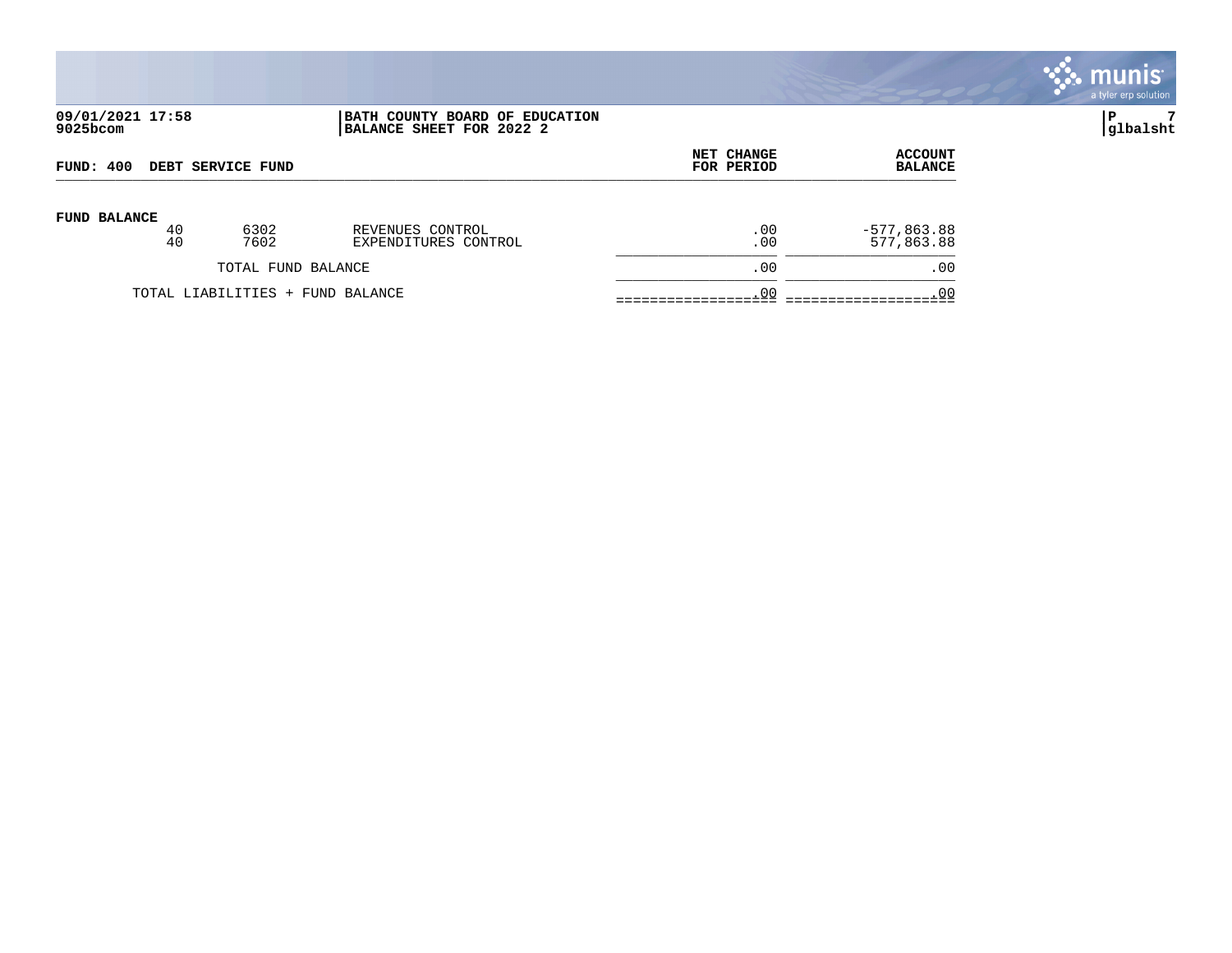

## **09/01/2021 17:58 |BATH COUNTY BOARD OF EDUCATION |P 8 9025bcom |BALANCE SHEET FOR 2022 2 |glbalsht**

| FUND: 51            |                                        | FOOD SERVICE FUND                                         | NET CHANGE<br>FOR PERIOD                                                                                                                                                    | <b>ACCOUNT</b><br><b>BALANCE</b>                                |                                                                                                               |
|---------------------|----------------------------------------|-----------------------------------------------------------|-----------------------------------------------------------------------------------------------------------------------------------------------------------------------------|-----------------------------------------------------------------|---------------------------------------------------------------------------------------------------------------|
| <b>ASSETS</b>       |                                        |                                                           |                                                                                                                                                                             |                                                                 |                                                                                                               |
|                     | 51<br>51<br>51<br>51                   | 6101<br>6171<br>64000<br>6400P                            | CASH IN BANK<br>INVENTORIES FOR CONSUMPTION<br>DEF OUTFLOW OF<br>RESOURCES<br>DEF OUTFLOW OF RESOURCES                                                                      | $-30,013.80$<br>.00<br>.00<br>.00                               | 1,988,216.37<br>2,438.11<br>71,769.65<br>267,788.83                                                           |
|                     |                                        | TOTAL ASSETS                                              |                                                                                                                                                                             | $-30,013.80$                                                    | 2,330,212.96                                                                                                  |
| LIABILITIES         | 51<br>51<br>51<br>51<br>51<br>51<br>51 | 7421<br>7421A<br>75410<br>7541P<br>7603<br>77000<br>7700P | ACCOUNTS PAYABLE<br>ACCOUNTS PAYABLE ACI<br>NET PENSION LIABILITY<br>NET PENSION LIABILITY<br>PURCHASE OBLIGATIONS<br>DEF INFLOW OF RESOURCES<br>INFLOW OF RESOURCES<br>DEF | 306.83<br>$-1, 131.95$<br>.00<br>.00<br>$-466.07$<br>.00<br>.00 | $-100.00$<br>$-1, 224.95$<br>$-274, 400.78$<br>$-1,029,917.59$<br>113,207.88<br>$-72, 165.90$<br>$-93,535.51$ |
|                     |                                        | TOTAL LIABILITIES                                         |                                                                                                                                                                             | $-1, 291.19$                                                    | $-1, 358, 136.85$                                                                                             |
| <b>FUND BALANCE</b> | 51<br>51<br>51<br>51<br>51<br>51       | 6302<br>7602<br>87370<br>8737P<br>8739<br>8753            | REVENUES CONTROL<br>EXPENDITURES CONTROL<br>RESTRICTED - OTHER<br>RESTRICTED-OTHER<br>RESTRICTED-NET ASSETS<br>ASSIGNED-PURCH OBL - CURRENT                                 | $-2, 475.49$<br>33, 314.41<br>.00<br>.00<br>.00<br>466.07       | $-12,817.64$<br>48,279.52<br>274,797.03<br>855,664.27<br>$-2,024,791.41$<br>$-113, 207.88$                    |
|                     |                                        | TOTAL FUND BALANCE                                        |                                                                                                                                                                             | 31,304.99                                                       | $-972,076.11$                                                                                                 |
|                     |                                        | TOTAL LIABILITIES + FUND BALANCE                          |                                                                                                                                                                             | 30,013.80                                                       | $-2,330,212.96$                                                                                               |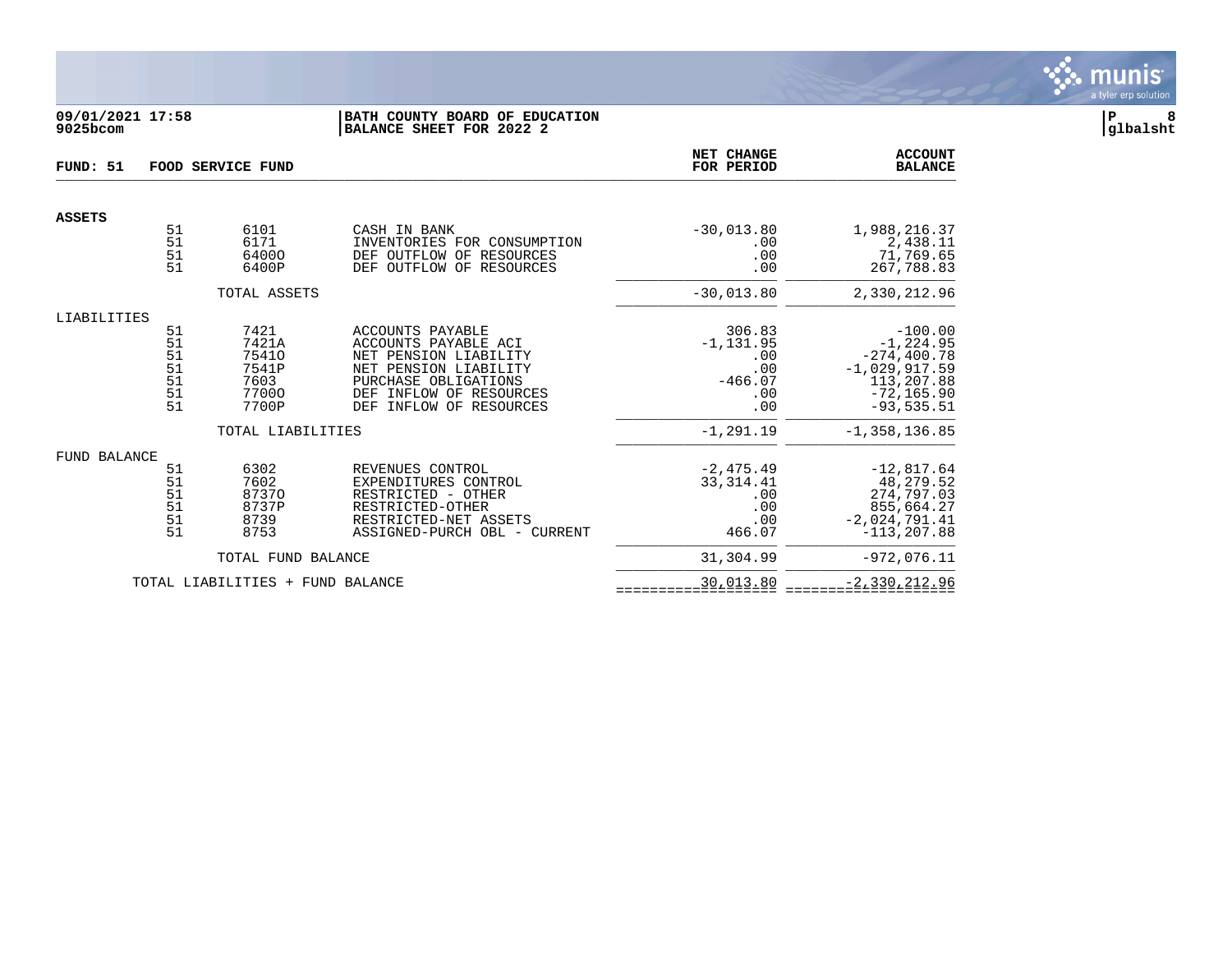

# **09/01/2021 17:58 |BATH COUNTY BOARD OF EDUCATION |P 9 9025bcom |BALANCE SHEET FOR 2022 2 |glbalsht**

| FUND: 52      | CHILD CARE                                           |                                                                       |                                                                                                                                                     | <b>NET CHANGE</b><br>FOR PERIOD                            | <b>ACCOUNT</b><br><b>BALANCE</b>                                                                   |
|---------------|------------------------------------------------------|-----------------------------------------------------------------------|-----------------------------------------------------------------------------------------------------------------------------------------------------|------------------------------------------------------------|----------------------------------------------------------------------------------------------------|
| <b>ASSETS</b> |                                                      |                                                                       |                                                                                                                                                     |                                                            |                                                                                                    |
|               | 52<br>52<br>52                                       | 6101<br>64000<br>6400P                                                | CASH IN BANK<br>DEF OUTFLOW OF RESOURCES<br>DEF OUTFLOW OF RESOURCES                                                                                | $-7, 271.54$<br>.00<br>.00                                 | 114,747.04<br>17,500.82<br>65,623.85                                                               |
|               |                                                      | TOTAL ASSETS                                                          |                                                                                                                                                     | $-7, 271.54$                                               | 197,871.71                                                                                         |
| LIABILITIES   | 52<br>52<br>$\frac{52}{52}$<br>52                    | 7421<br>75410<br>7541P<br>7603<br>77000<br>7700P<br>TOTAL LIABILITIES | ACCOUNTS PAYABLE<br>NET PENSION LIABILITY<br>NET PENSION LIABILITY<br>PURCHASE OBLIGATIONS<br>DEF INFLOW OF RESOURCES<br>INFLOW OF RESOURCES<br>DEF | 200.00<br>.00<br>.00<br>730.00<br>.00<br>.00<br>930.00     | .00<br>$-70,087.25$<br>$-137,638.81$<br>2,280.00<br>$-16,836.16$<br>$-24,619.73$<br>$-246, 901.95$ |
| FUND BALANCE  | 52<br>52<br>52<br>$\frac{52}{52}$<br>$\overline{52}$ | 6302<br>7602<br>87370<br>8737P<br>8739<br>8753                        | REVENUES CONTROL<br>EXPENDITURES CONTROL<br>RESTRICTED - OTHER<br>RESTRICTED-OTHER PENSION<br>RESTRICTED-NET ASSETS<br>ASSIGNED-PURCH OBL - CURRENT | $-7,478.01$<br>14,549.55<br>.00<br>.00<br>.00<br>$-730.00$ | $-50, 114.01$<br>37, 337.29<br>69,422.59<br>96,634.69<br>$-101,970.32$<br>$-2,280.00$              |
|               |                                                      | TOTAL FUND BALANCE                                                    |                                                                                                                                                     | 6,341.54                                                   | 49,030.24                                                                                          |
|               |                                                      | TOTAL LIABILITIES + FUND BALANCE                                      |                                                                                                                                                     | 7,271.54                                                   | $-197,871.71$                                                                                      |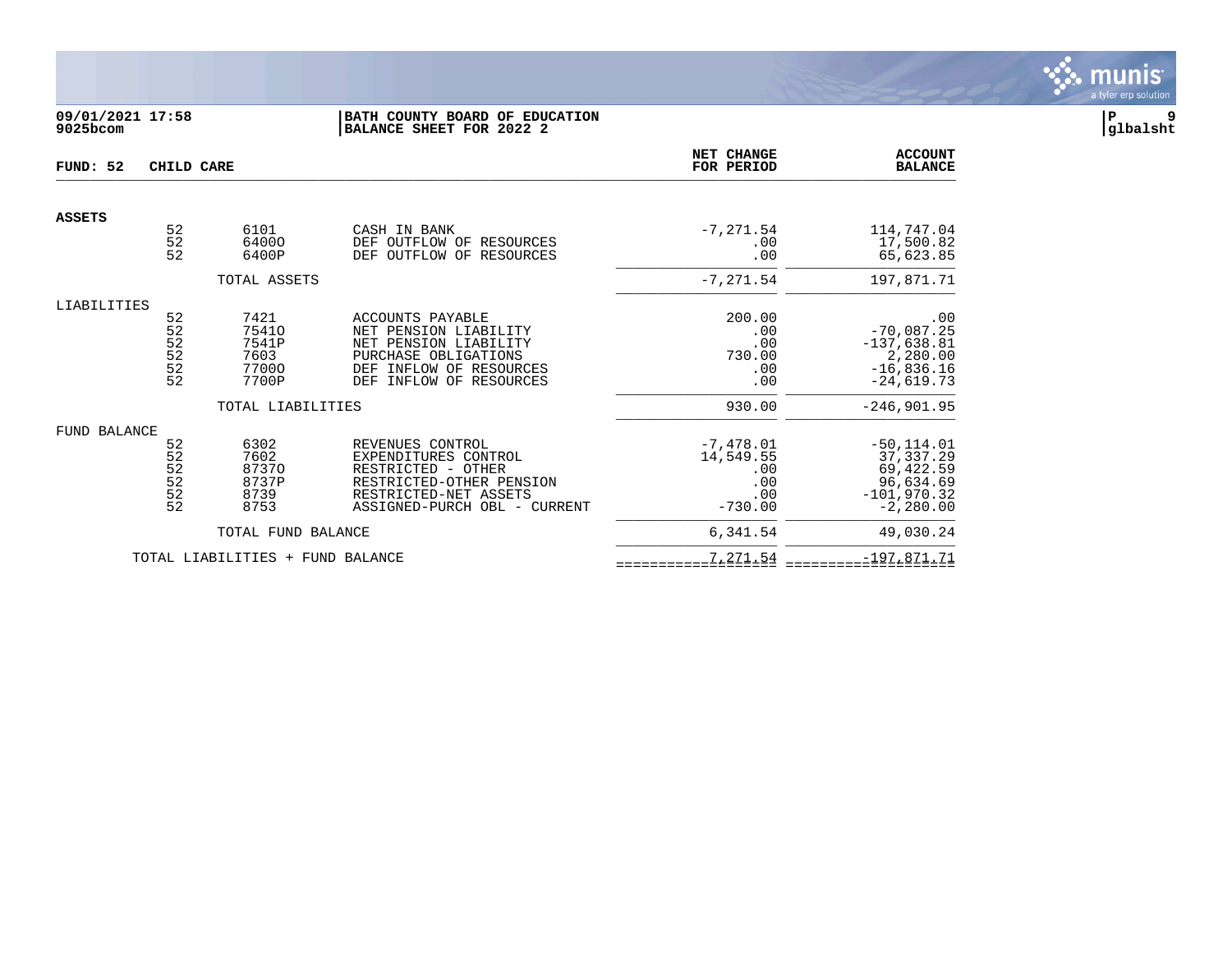

# **09/01/2021 17:58 |BATH COUNTY BOARD OF EDUCATION |P 10 9025bcom |BALANCE SHEET FOR 2022 2 |glbalsht**

| FUND: 53<br><b>PRESCHOOL</b> |    |                                  |                      | NET CHANGE<br>FOR PERIOD | <b>ACCOUNT</b><br><b>BALANCE</b> |
|------------------------------|----|----------------------------------|----------------------|--------------------------|----------------------------------|
| ASSETS                       | 53 | 6101                             | CASH IN BANK         | $-167.64$                | $-167.64$                        |
|                              |    | TOTAL ASSETS                     |                      | $-167.64$                | $-167.64$                        |
| LIABILITIES                  | 53 | 7421                             | ACCOUNTS PAYABLE     | 83.82                    | .00                              |
|                              |    | TOTAL LIABILITIES                |                      | 83.82                    | .00                              |
| FUND BALANCE                 | 53 | 7602                             | EXPENDITURES CONTROL | 83.82                    | 167.64                           |
|                              |    | TOTAL FUND BALANCE               |                      | 83.82                    | 167.64                           |
|                              |    | TOTAL LIABILITIES + FUND BALANCE |                      | 167.64                   | 167.64                           |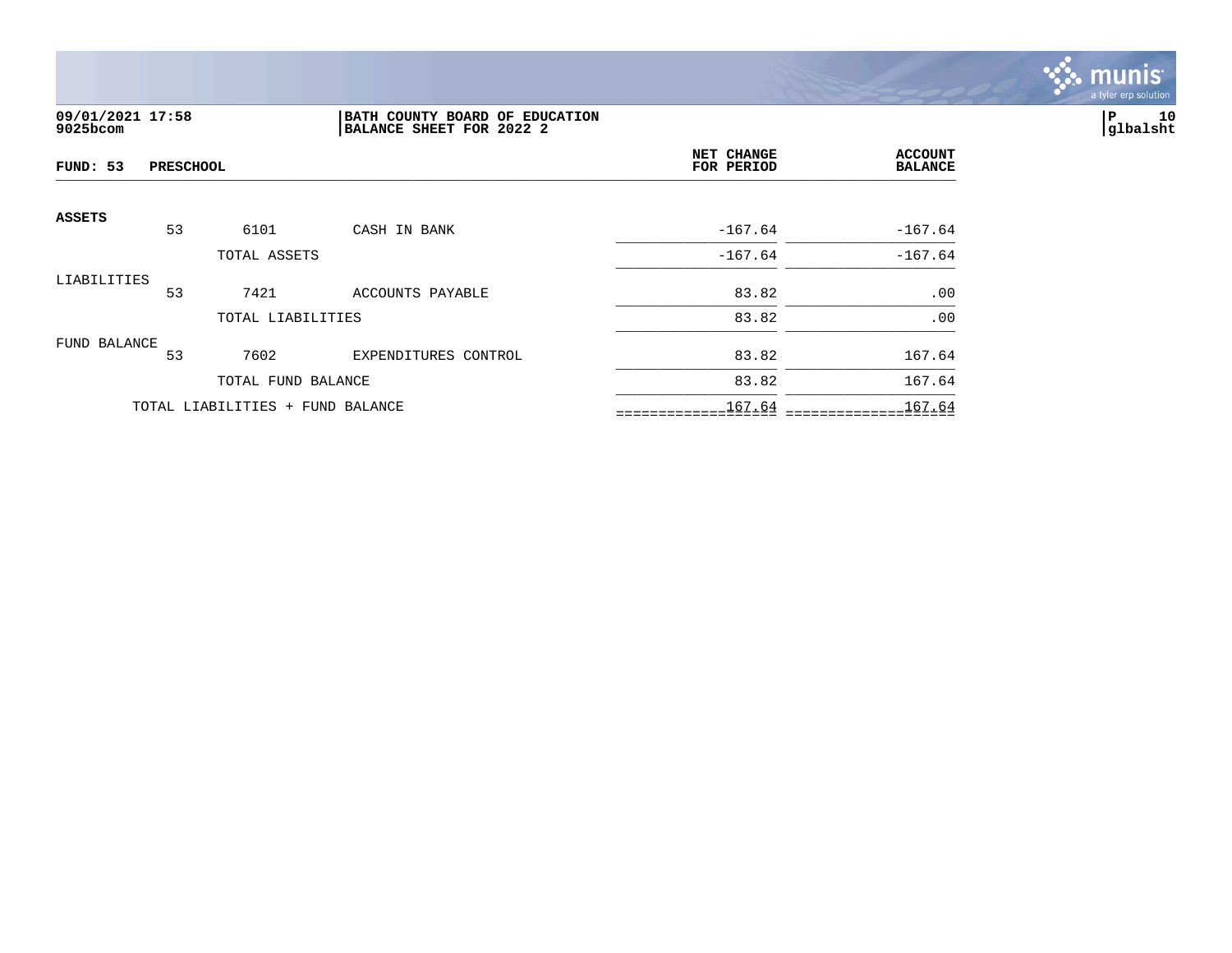

## **09/01/2021 17:58 |BATH COUNTY BOARD OF EDUCATION |P 11 9025bcom |BALANCE SHEET FOR 2022 2 |glbalsht**

|               | FUND: 7000 TRUST/AGENCY FUNDS |                                  |                                             |                  | <b>ACCOUNT</b><br><b>BALANCE</b> |
|---------------|-------------------------------|----------------------------------|---------------------------------------------|------------------|----------------------------------|
| <b>ASSETS</b> | 70                            | 6101                             | CASH IN BANK                                | 504.25           | 44,493.34                        |
|               |                               | TOTAL ASSETS                     |                                             | 504.25           | 44,493.34                        |
| FUND BALANCE  | 70<br>70                      | 6302<br>8730                     | REVENUES CONTROL<br>RESTRICTED FUND BALANCE | $-504.25$<br>.00 | $-508.37$<br>$-43,984.97$        |
|               | TOTAL FUND BALANCE            |                                  |                                             | $-504.25$        | $-44, 493.34$                    |
|               |                               | TOTAL LIABILITIES + FUND BALANCE |                                             | $-504.25$        | $-44, 493.34$                    |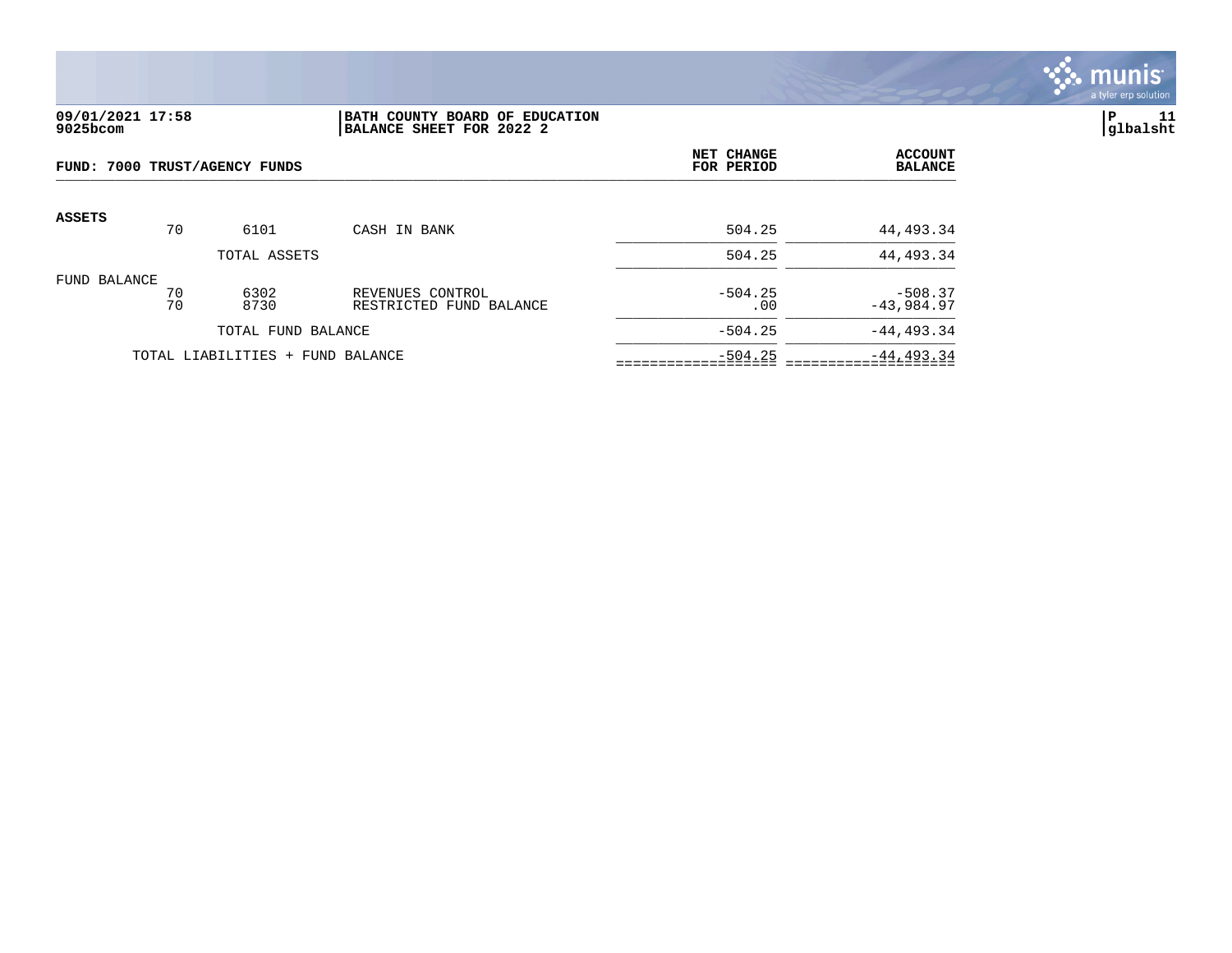

#### **09/01/2021 17:58 |BATH COUNTY BOARD OF EDUCATION |P 12 9025bcom |BALANCE SHEET FOR 2022 2 |glbalsht**

| FUND: 8       |                                  | GOVERNMENTAL ASSETS | NET CHANGE<br><b>ACCOUNT</b><br>FOR PERIOD<br><b>BALANCE</b> |            |                                   |
|---------------|----------------------------------|---------------------|--------------------------------------------------------------|------------|-----------------------------------|
| <b>ASSETS</b> | 80                               | 6201                | LAND                                                         | .00        | 518,316.60                        |
|               | 80                               | 6211                | LAND IMPROVEMENTS                                            | .00        | 1,124,210.27                      |
|               | 80                               | 6212                | ACCUM DEPR LAND IMPROVEMENTS                                 | .00        | $-975, 229.22$                    |
|               | 80                               | 6221                | BUILDINGS & BLDING IMPROVEMENT                               | .00        | 46,087,605.31                     |
|               | 80                               | 6222                | ACCUM DEPR BLDG IMPROVMENTS                                  | .00        | $-13, 186, 391.89$                |
|               | 80                               | 6231                | TECHNOLOGY EOUIPMENT                                         | .00        | 1,901,176.50                      |
|               | 80<br>80                         | 6232<br>6241        | ACCUM DEPR TECHNOLOGY EOUIP                                  | .00        | $-1,671,763.59$                   |
|               | 80                               | 6242                | VEHICLES<br>ACCUM DEPR VEHICLES                              | .00<br>.00 | 4,071,733.19<br>$-3, 110, 050.41$ |
|               | 80                               | 6251                | GENERAL EQUIPMENT                                            | .00        | 875,386.28                        |
|               | 80                               | 6252                | ACCUM DEPR GENERAL EOUIP                                     | .00        | $-744,804.09$                     |
|               |                                  | TOTAL ASSETS        |                                                              | .00        | 34,890,188.95                     |
| FUND BALANCE  |                                  |                     |                                                              |            |                                   |
|               | 80                               | 8710                | INVESTMENTS GOVERNMENTAL ASSET                               | .00        | $-34,890,188.95$                  |
|               |                                  | TOTAL FUND BALANCE  |                                                              | .00        | $-34,890,188.95$                  |
|               | TOTAL LIABILITIES + FUND BALANCE |                     |                                                              | .00        | $-34,890,188.95$                  |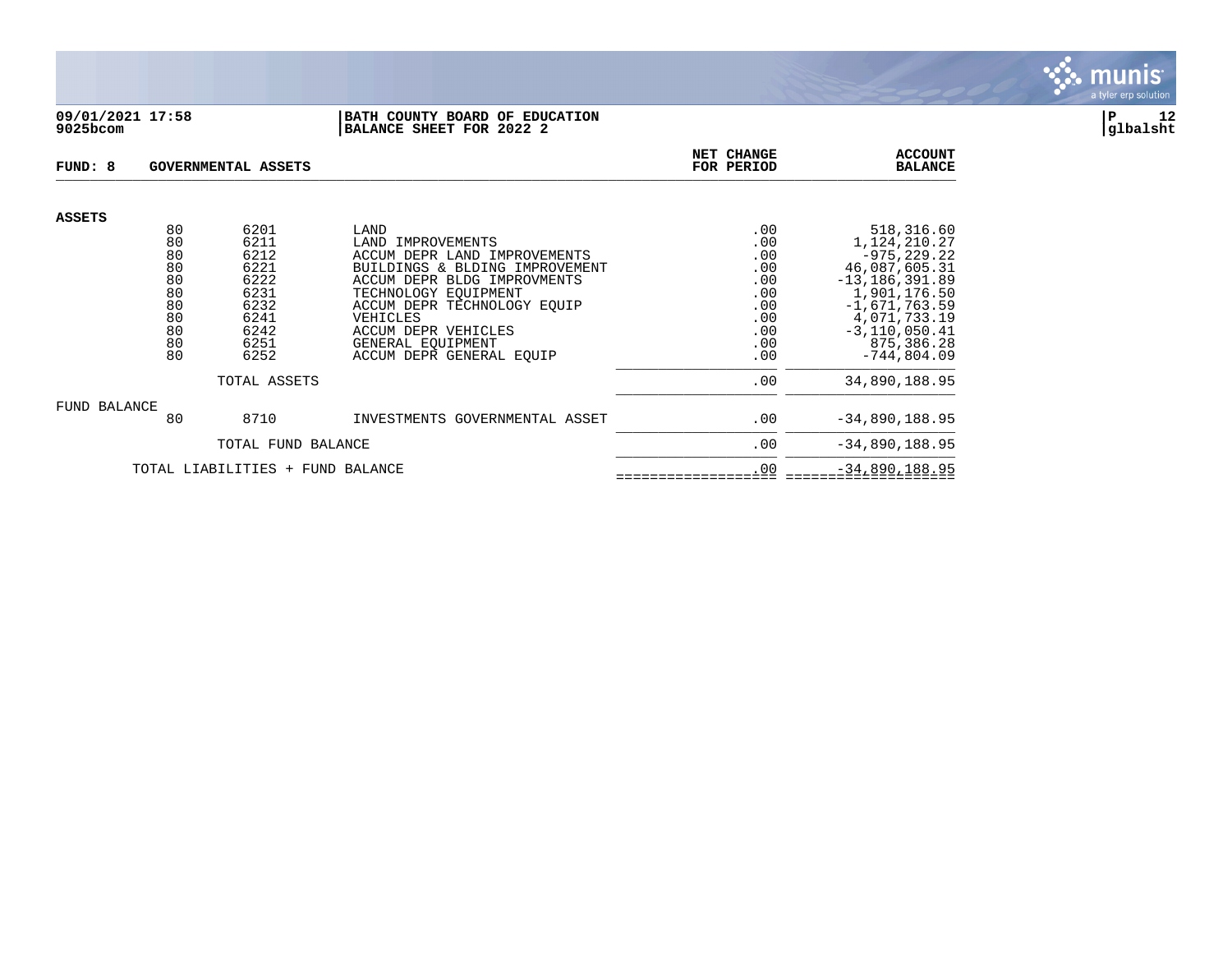

## **09/01/2021 17:58 |BATH COUNTY BOARD OF EDUCATION |P 13 9025bcom |BALANCE SHEET FOR 2022 2 |glbalsht**

| FUND: 81      |                                        | FOOD SERVICE ASSETS                                  |                                                                                                                                                                              | NET CHANGE<br>FOR PERIOD                      | <b>ACCOUNT</b><br><b>BALANCE</b>                                                                   |
|---------------|----------------------------------------|------------------------------------------------------|------------------------------------------------------------------------------------------------------------------------------------------------------------------------------|-----------------------------------------------|----------------------------------------------------------------------------------------------------|
| <b>ASSETS</b> | 81<br>81<br>81<br>81<br>81<br>81<br>81 | 6221<br>6222<br>6231<br>6232<br>6241<br>6242<br>6251 | BUILDINGS & BLDING IMPROVEMENT<br>ACCUM DEPR BLDG IMPROVMENTS<br>TECHNOLOGY EOUIPMENT<br>ACCUM DEPR TECHNOLOGY EQUIP<br>VEHICLES<br>ACCUM DEPR VEHICLES<br>GENERAL EOUIPMENT | .00<br>.00<br>.00<br>.00<br>.00<br>.00<br>.00 | 308,000.00<br>$-80, 593.33$<br>8,212.63<br>$-4,831.30$<br>35,895.00<br>$-27,065.75$<br>616, 188.39 |
|               | 81                                     | 6252                                                 | ACCUM DEPR GENERAL EOUIP                                                                                                                                                     | .00                                           | $-533,052.17$                                                                                      |
|               |                                        | TOTAL ASSETS                                         | .00                                                                                                                                                                          | 322,753.47                                    |                                                                                                    |
| FUND BALANCE  |                                        |                                                      |                                                                                                                                                                              |                                               |                                                                                                    |
|               | 81                                     | 8711                                                 | INVESTMENT BUSINESS ASSETS                                                                                                                                                   | .00                                           | $-322, 753.47$                                                                                     |
|               |                                        | TOTAL FUND BALANCE                                   | .00                                                                                                                                                                          | $-322, 753.47$                                |                                                                                                    |
|               |                                        | TOTAL LIABILITIES + FUND BALANCE                     | .00                                                                                                                                                                          | $-322, 753.47$                                |                                                                                                    |